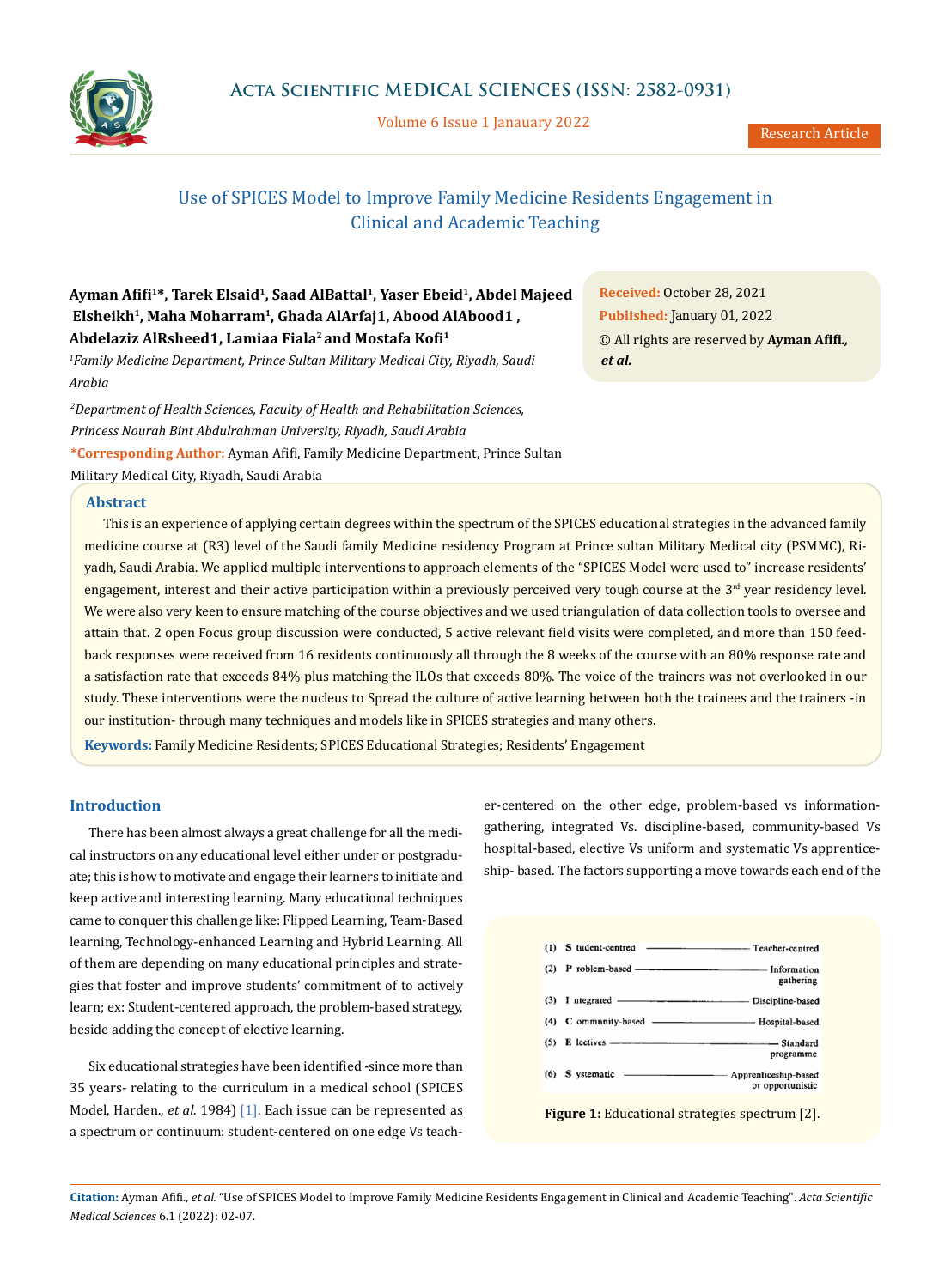New curriculum developers tend to trend to left side of the continuum, while traditional curiculum developers and implementers tend to right side of the continuum  $[1,3,4]$ .

## **The SPICES analytical technique described is useful in several situations: [5]**

- Mostly related to tackling specific issues relating to development of a new curriculum or syllabus or reviewing of an existing one by an assigned committee especially when it comes to the intended objectives or aim of the course or subject.
- Decisions about teaching methods. Decisions in relation to each of the Spices issues have implications for teaching methods within the school. For example, a more studentcentered curriculum will require access to resource material and the organization of small group work.
- Decisions about assessment. Consideration of the issues may also provide pointers to the most appropriate methods of assessment. For example, a community orientation should be reflected in the assessment procedures and integrated courses should not be assessed by disciplinebased examination.

The SPICES model was utilized by Clinical Squadron, 22 Field Hospital to evaluate its clinical development program. This program was designed to provide affordable, balanced, and coherent practice-based clinical learning for all levels of healthcare providers and associated support staff to ensure operational capability, which would ultimately enable the Commanding Officer to achieve mission success. Although it was believed that the program was innovative and compared favorably when benchmarked against similar programs implemented by another Regular Army field hospitals, the SPICES model identified areas where changes to delivery and direction would improve the program's effectiveness [10].

This paper is a bout an experience of applying certain degrees within the spectrum of the "SPICES Model" through the advanced Course at residency level three (R3) level of the Saudi family Medicine residency Program [11] at Family Medicine Administration, Prince sultan Military Medical city (PSMMC), Riyadh Military Hospital, Saudi Arabia.

From our past experiences (2014-2017) for the Advanced Family Medicine Course, we noticed low level of attendance and interest among family Medicine residents. The course was conducted for 8 weeks in a typical traditional way; teacher centered, didactic lecture-based, busy schedule trying to cover so many topics that were missed within the routine family medicine clinical rotations; themes like environmental and occupational health, school health program, nutrition, adolescent health, health administration, and quality assurance were run by the experts of each field, many of them may be away from the family medicine perspectives. Also, we were not sure about the achieving of the course' objectives (ILOs) by the different speakers (about 40 speakers) from diverse subspecialties and different backgrounds. Another very important point; there were no sort of structured feedback to build upon for the progress of the coming years.

### **Methods**

#### **Study area**

Al-Wazarat Health center, which is the main center under Family Medicine Administration, PSMMC that offer Health Care services for military Patients and their family for a target population of more than half million and it also offer the main center for training of the Saudi family Medicine residents with all the needed resources and facilities for that serve and support educational climate.

### **Setting**

During conducting the advanced Family Medicine Module within the third year of the residency program (R3 Level). This course was intended mainly in the previous Curriculum (2011 and 2014) for 6-8 wks. to complement any missing themes related to family Medicine that were not covered during their hospital rotation (Syllabus attached). From our experience with this course, it was run mainly as lecture-based by speakers from diverse departments and many concerns were raised at this time regarding residents' satisfaction, participation and even their attendance. Also, we were not sure about achieving the ILOs. that were already mentioned inside the Curriculum, or even many speakers going beyond the scope of Family Medicine. The whole grade of the course was totally through end of course exam (MCQs) with passing score of 60%.

## **Subjects**

Saudi Residents (R3 level), during academic year 2018 and 2019 (each of them for 8 weeks).

N.B; The old Saudi Family Medicine Residency program till 2019 was on a 4-year duration, currently with the new Curriculum of 2020, it has been reduced to 3 years duration with a reduction of duration of many courses like the advanced course and integrate its topics within the 3 years duration themes

03

**Citation:** Ayman Afifi*., et al.* "Use of SPICES Model to Improve Family Medicine Residents Engagement in Clinical and Academic Teaching". *Acta Scientific Medical Sciences* 6.1 (2022): 02-07.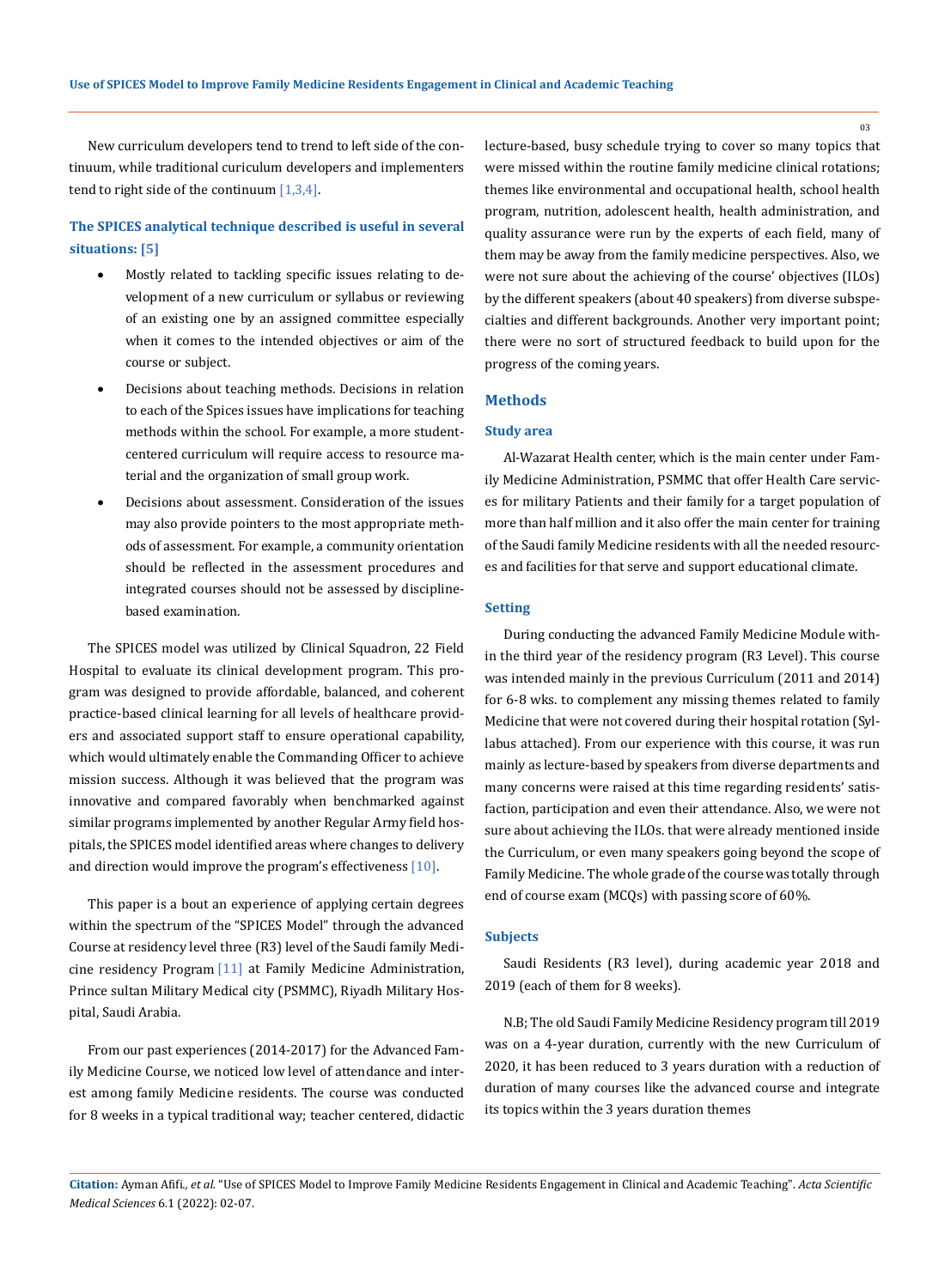#### **Study design**

Mixed study type: using both qualitative tool (2 Focus Group with Residents and Unstructured Interview with the speakers), this was triangulated even with many occasions for observations by the main researcher and the co-researchers, and documenting the active participation, the small group dynamics through photo capturing sometimes. A quantitative tool like the overall satisfaction rate from the feedback questionnaire, and their final marks with the passing score (comparing that with previous years (2015- 2017) for the same course.

#### **Our intervention**

The following measures were implemented: 1) Automated Email Machine subscription that allowed automated email delivery to the speakers 5 - 6 wks. before their talks and to the residents 1 wk. before each week activity. These emails containing all the Intended Learning outcomes by the end of each topic and highlight the importance of active learning giving many examples for many educational techniques (including Problem-solving scenarios). 2) Google Forms were sent by the end of every week containing assessment for their satisfaction about achieving the objectives and about the speakers, these forms were closed 3 days after the activity. 3) A concept of elective (assignment, topic, and time) was introduced and given 40% from the final mark, where a free space was left for their innovation under guidance of multiple couches. 4) Also, all the field visits that are relevant to the course contents were coordinated. 5) 2 Focus Group discussion were completed, one within the middle of the course and one at the end, addressing themes like; what did you like best, Least, and why and what can you suggest for the coming courses about each of our major interventions (above). 6) A special committee was formed to follow the progress of the course and the application of the above steps.

## **Statistical analysis**

Descriptive data analysis using SPSS, version 22.

#### **Ethical consideration**

- IRB Approval: 1432
- Taking consent from the residents for any photo taken
- Informing residents and Speakers about our aim and intervention

## **Results**

30 speakers have been contacted through the automated email machine 4 - 6 wks. ahead before their assigned speech and we received emails containing their response with their ppt before their talks 1 - 2wks before as agreed from about one third of them. Most of them gave us particularly good positive feedback for the course preparation and the residents' attendance and interest.

five-very relevant- fields' visits were run through the courses, also an elective item were introduced through the elective timing or the elective topics: they had the chance to freely choose for their assignment, a free session weekly either to stay for team working or to go home with option of contact between them, also a vacant session within the syllabus to suggest a topic of their interest either related or not related to the course, beside and this was for the 1<sup>st</sup> time applied, we added clinical duties twice weekly within the course the final marks were as follow: 60% for the final exam, 10% for the attendance and the feedbacks, 30% for the assignment and the passing score was 70%, we had 1 failure (number 16 was not attending or participating regularly and withhold from attending the final exam).

For the residents, we were sending them the intending learning outcomes 1 wk. before and then immediately we were waiting for 3 days for the written feedback, we received about 150 written responses (between the qualitative and the quantitative data). all over the course the medium satisfaction rate was > 84% and more than 80% of the speakers or the sessions matched the objectives of the Saudi commission. Attendance rate exceeded 80%. We were receiving weakly on average 12-13 written feedback out of 15 residents (in 2019 course) with a response rate that exceeds 84%.

For the 2 Focus Group discussions (each for about one hour conducted by 2 different co-authors and the main author was the scribal), we received from the entire group very encouraging feedback quotes (available). Also 2 short observation visits were done by the researchers and many photos for the small group dynamics was captured.

The insertion of elective concept within our course came up with very good results either in the elective assignments, which came up with innovative idea from this new generations, they really were exceptionally interested, sitting longer time together without being mandated to come up with interesting short educational videos (available) either to the public or to the junior doctors which have been used by our family medicine department and by the Academic and training division also. Also, the elective timing and topics, their choice to have a clinical duty one session to one day per week have a great impact in changing the pure academic atmosphere of the

**Citation:** Ayman Afifi*., et al.* "Use of SPICES Model to Improve Family Medicine Residents Engagement in Clinical and Academic Teaching". *Acta Scientific Medical Sciences* 6.1 (2022): 02-07.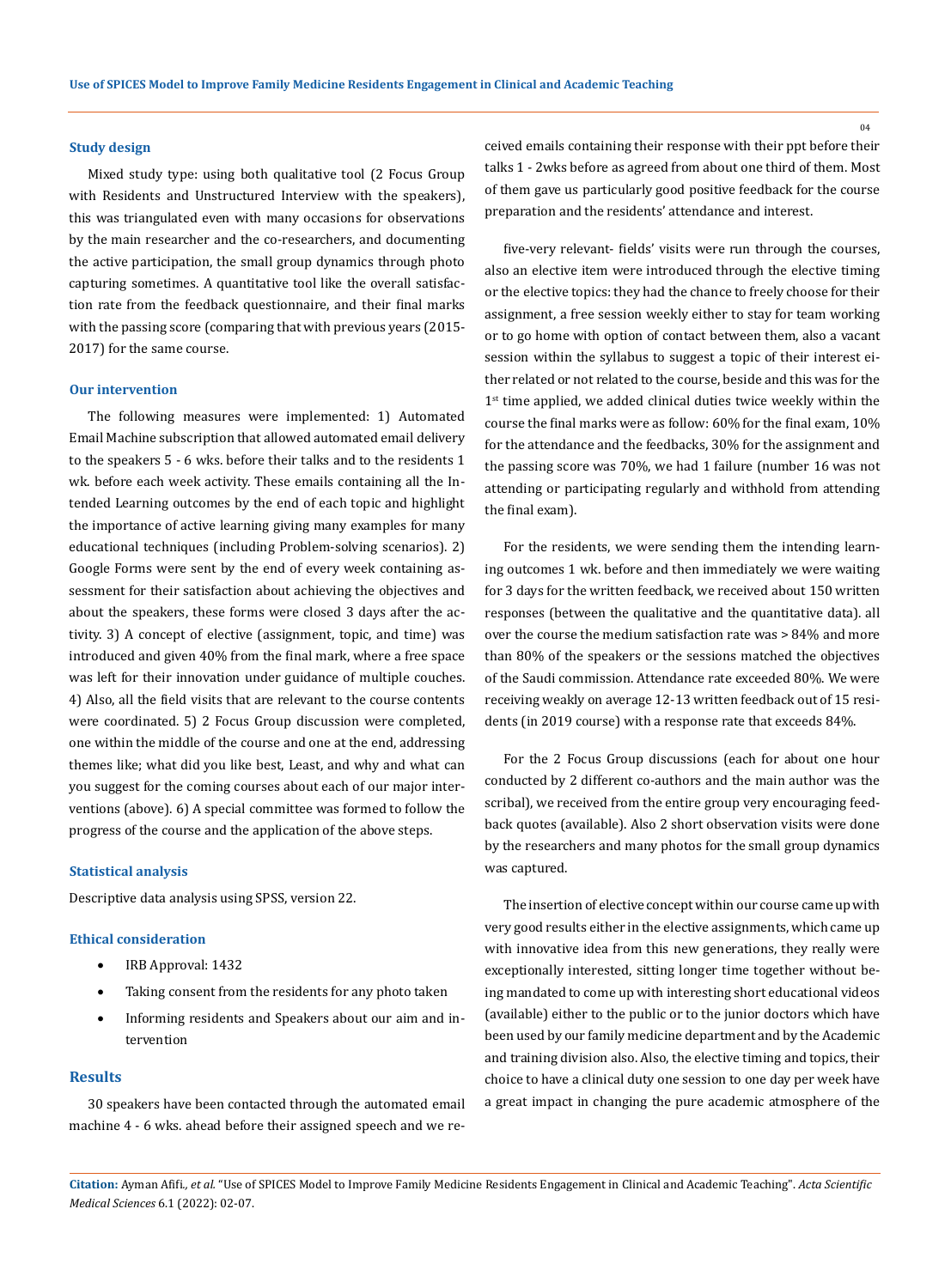advanced course in the previous years, it gives more a sensation of movement, feeling free and applying what they learn theoretically, this free time to choose gave them the chance either to choose clinical topics with an expert available to talk on request or practice what they learn to their top priority which is the clinic duty. Making clinical duty as a choice for 8 wks. made them practice clinic with love, passionate choice after heavy academic days.

## **Discussion**

"Active Learning is the grand meta-principle in education" [12], especially when it comes to adult education to help fostering deep learning and Life-Long Learning attitude. In our case study, with the help of our highly focusing program director and his deputy, we critiqued our educational situation for the sake of better learning not due to any external factor, we noticed how much the old advanced course was conducted far away from the new educational techniques and modalities, yes our residents were passing the end of course exam and there was no significant difference in the final passing score before or after our interventions, but now we came closer to our residents, we touching their progress, listening to their voices, we can see now when and how they are enjoying learning experience. Towards taking our residents' learning seriously is our approach [13]. As an indirect consequence, all through the implementation of this project, other active projects started and many new techniques of active learning are currently used, like the elective assignments, field visits, volunteering, system for feedback, beside others like flipped classroom, this is plus inclusion academic with clinical duties together especially with the new Saudi Curriculum for family Medicine Residency Program that started November, 2019, also TOT (Training of the Trainers) sessions every now and then with a process of filtering for the trainers based upon the received feedback and also based upon their interest in attending or applying new educational techniques. and then before the academic years for the rest of the trainers a plan of annual TOT series (even for other hospital department) of targeted sessions for the blended learning and TEL was decided about these educational techniques.

We confess many limitations in our case study like the small number of residents, and no statistical analysis was performed to the feedback from the speakers or the 2 focus groups with the residents.

|              |                         | No. of received Feedback (% excluding the "missing") |                    |      |                |       |                  |       |                       |        |                |
|--------------|-------------------------|------------------------------------------------------|--------------------|------|----------------|-------|------------------|-------|-----------------------|--------|----------------|
| <b>Items</b> | <b>Very Unsatisfied</b> |                                                      | <b>Unsatisfied</b> |      | <b>Neutral</b> |       | <b>Satisfied</b> |       | <b>Very Satisfied</b> |        |                |
|              | No.                     | $\%$                                                 | No.                | $\%$ | No.            | $\%$  | No.              | $\%$  | No.                   | $\%$   | <b>Missing</b> |
| Week 1       | 2                       | 0.9                                                  | 7                  | 3.0  | 27             | 11.5  | 90               | 38.5  | 108                   | 46.2   | 4              |
| Week 2       | $\Omega$                | $\Omega$                                             | .5                 | 2.5  | 39             | 19.5  | 81               | 40.5  | 75                    | 37.5   | 8              |
| Week 3       | 1                       | 0.4                                                  | 11                 | 4.0  | 16             | 5.9   | 91               | 33.5  | 153                   | 56.3   | $\mathbf{0}$   |
| Week 5       | 2                       | 1.0                                                  | $\overline{4}$     | 2.1  | 30             | 15.5  | 89               | 45.9  | 69                    | 35.6   | 1              |
| Week 6       | $\theta$                | $\Omega$                                             | 3                  | 2.6  | 17             | 14.5  | 31               | 26.5  | 66                    | 56.4   | $\Omega$       |
| Week 7       | $\Omega$                | 0.0                                                  | 1                  | 1.2  | 9              | 10.8  | 21               | 25.3  | 52                    | 62.7   | 1              |
| Total        | 5                       | 0.45%                                                | 31                 | 2.8% | 138            | 12.5% | 403              | 36.6% | 523                   | 47.58% | 14             |
|              |                         | 3.25%                                                |                    |      |                | 12.5% |                  | 84.2% |                       |        |                |

**Table 1:** Total received feedback by weeks.

| <b>Assessment</b> |     |                    |                |        |                  |      |  |
|-------------------|-----|--------------------|----------------|--------|------------------|------|--|
|                   |     | <b>Unsatisfied</b> | <b>Neutral</b> |        | <b>Satisfied</b> |      |  |
| Wks.              | No. | (%)                | No.            | $(\%)$ | No.              | (%)  |  |
|                   | 9   | 3.8                | 27             | 11.5   | 198              | 84.6 |  |
| 2                 | 5   | 2.5                | 39             | 19.5   | 156              | 78.0 |  |
| 3                 | 12  | 7.0                | 16             | 9.3    | 144              | 83.7 |  |
| 5                 | 6   | 3.1                | 30             | 15.5   | 158              | 81.4 |  |
| 6                 | 3   | 2.6                | 17             | 14.5   | 97               | 82.9 |  |
| 17                | 1   | 1.2                | 9              | 10.8   | 73               | 88.0 |  |
| Total             |     | 36 (3.6%)          | 138 (13.8%)    |        | 826 (82.6%)      |      |  |

**Table 2:** Percent of satisfaction by week and overall.



**Figure 2:** Overall satisfaction.

**Citation:** Ayman Afifi*., et al.* "Use of SPICES Model to Improve Family Medicine Residents Engagement in Clinical and Academic Teaching". *Acta Scientific Medical Sciences* 6.1 (2022): 02-07.

05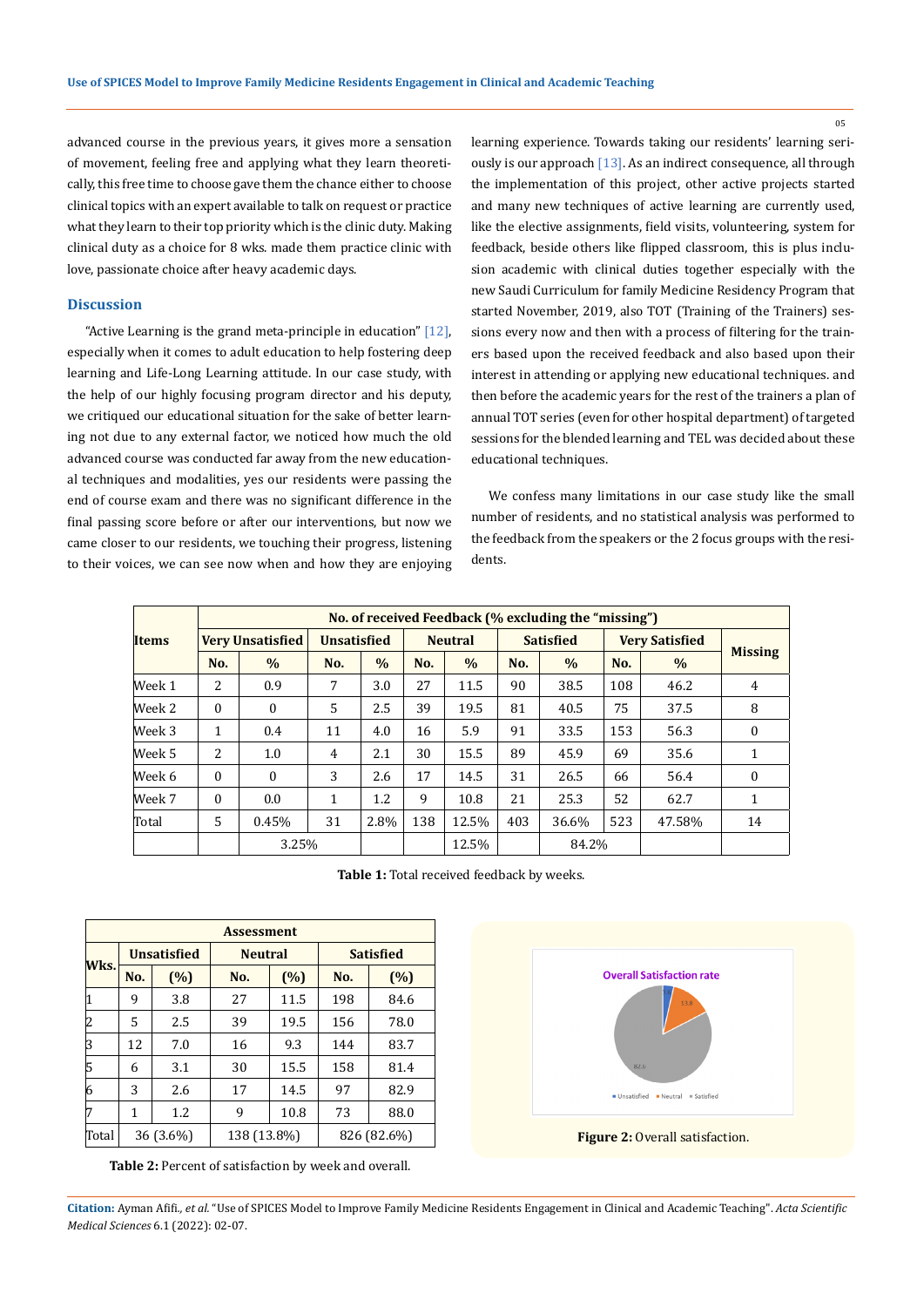| <b>Scores of Satisfactions</b> |            |      |           |               |  |  |
|--------------------------------|------------|------|-----------|---------------|--|--|
| Wks.                           |            | Mean | <b>SD</b> | <b>Median</b> |  |  |
|                                | Overall    | 4.4  | 0.2       | 4.4           |  |  |
| 1                              | Objectives | 4.3  | 0.2       | 4.4           |  |  |
|                                | Overall    | 4.1  | 0.2       | 4.1           |  |  |
| 2                              | Objectives | 4    | 0.2       | 4             |  |  |
| 3                              | Overall    | 4.4  | 0.2       | 4.4           |  |  |
|                                | Objectives | 4.3  | 0.2       | 4.4           |  |  |
|                                | Overall    | 4.1  | 0.3       | 4.2           |  |  |
| 5                              | Objectives | 4.1  | 0.2       | 4.2           |  |  |
|                                | Overall    | 4.4  | 0.3       | 4.4           |  |  |
| 6                              | Objectives | 4.4  | 0.2       | 4.4           |  |  |
|                                | Overall    | 4.5  | 0.4       | 4.5           |  |  |
| 7                              | Objectives | 4.3  | 0.4       | 4.5           |  |  |
|                                | Overall    | 4.3  | 0.3       | 4.3           |  |  |
| Total                          | Objectives | 4.2  | 0.3       | 4.2           |  |  |

**Table 3:** Overall mean scores of satisfactions.

| Year | <b>Grades</b> |
|------|---------------|
| 2018 | 83.3%         |
| 2017 | 77.5          |

**Table 4:** Mean of Scores of residents -in the end of course exam- before and after application of our intervention.



**Figure 3:** Overall (and weekly) satisfaction and satisfaction about trainers as received from residents' feedback.



**Figure 4:** Percent of matching the ILOs as evaluated by the residents.

## **Conclusions**

We succeeded to engage our target residents, more than the previous years, in spite that we do not have the complete adequate measures for this, but we will build upon what we achieved with the team spirit that we got and the good planning that we realized.

## **Bibliography**

- 1. [Harden RM. "Educational strategies in curriculum develop](https://pubmed.ncbi.nlm.nih.gov/6738402/)[ment: the SPICES model".](https://pubmed.ncbi.nlm.nih.gov/6738402/) *Medical Education* 18.4 (1984): 284- [297.](https://pubmed.ncbi.nlm.nih.gov/6738402/)
- 2. [John A Dent. "Using the SPICES model to develop innovative](https://pubmed.ncbi.nlm.nih.gov/25805074/)  [teaching opportunities in ambulatory care venues".](https://pubmed.ncbi.nlm.nih.gov/25805074/) *Korean [Journal of Medical Education](https://pubmed.ncbi.nlm.nih.gov/25805074/)* 26.1 (2004).
- 3. Kearsley G Andragogy (M. Knowles). "The theory into practice database" (2010).
- 4. RM Harden., *et al.* ["Task-based learning: the answer to integra](https://pubmed.ncbi.nlm.nih.gov/10760125/)[tion and problem-based learning in the clinical years".](https://pubmed.ncbi.nlm.nih.gov/10760125/) *Medical Education* [34 \(2000\): 391-397.](https://pubmed.ncbi.nlm.nih.gov/10760125/)
- 5. [General Medical Council. "Tomorrow's doctors: Recommenda](https://www.gmc-uk.org/-/media/documents/tomorrows-doctors-supplementary-guidance_pdf-81919983.pdf)[tions on undergraduate medical education". London: General](https://www.gmc-uk.org/-/media/documents/tomorrows-doctors-supplementary-guidance_pdf-81919983.pdf)  [Medical Council \(1993\).](https://www.gmc-uk.org/-/media/documents/tomorrows-doctors-supplementary-guidance_pdf-81919983.pdf)
- 6. [Walton HJ. "Proceedings of the World Summit on Medical Edu](https://www.ncbi.nlm.nih.gov/pmc/articles/PMC5401143/)cation". *Medical Education* [28.1 \(1993\): 140-149.](https://www.ncbi.nlm.nih.gov/pmc/articles/PMC5401143/)
- 7. [Anderson MB and Swanson AG. "Educating medical students,](https://www.milbank.org/wp-content/uploads/2016/06/Education-of-Medical-Students.pdf)  [the ASME-TRI report with supplements".](https://www.milbank.org/wp-content/uploads/2016/06/Education-of-Medical-Students.pdf) *Academic Medicine* [68 \(1993\): S1-46.](https://www.milbank.org/wp-content/uploads/2016/06/Education-of-Medical-Students.pdf)

**Citation:** Ayman Afifi*., et al.* "Use of SPICES Model to Improve Family Medicine Residents Engagement in Clinical and Academic Teaching". *Acta Scientific Medical Sciences* 6.1 (2022): 02-07.